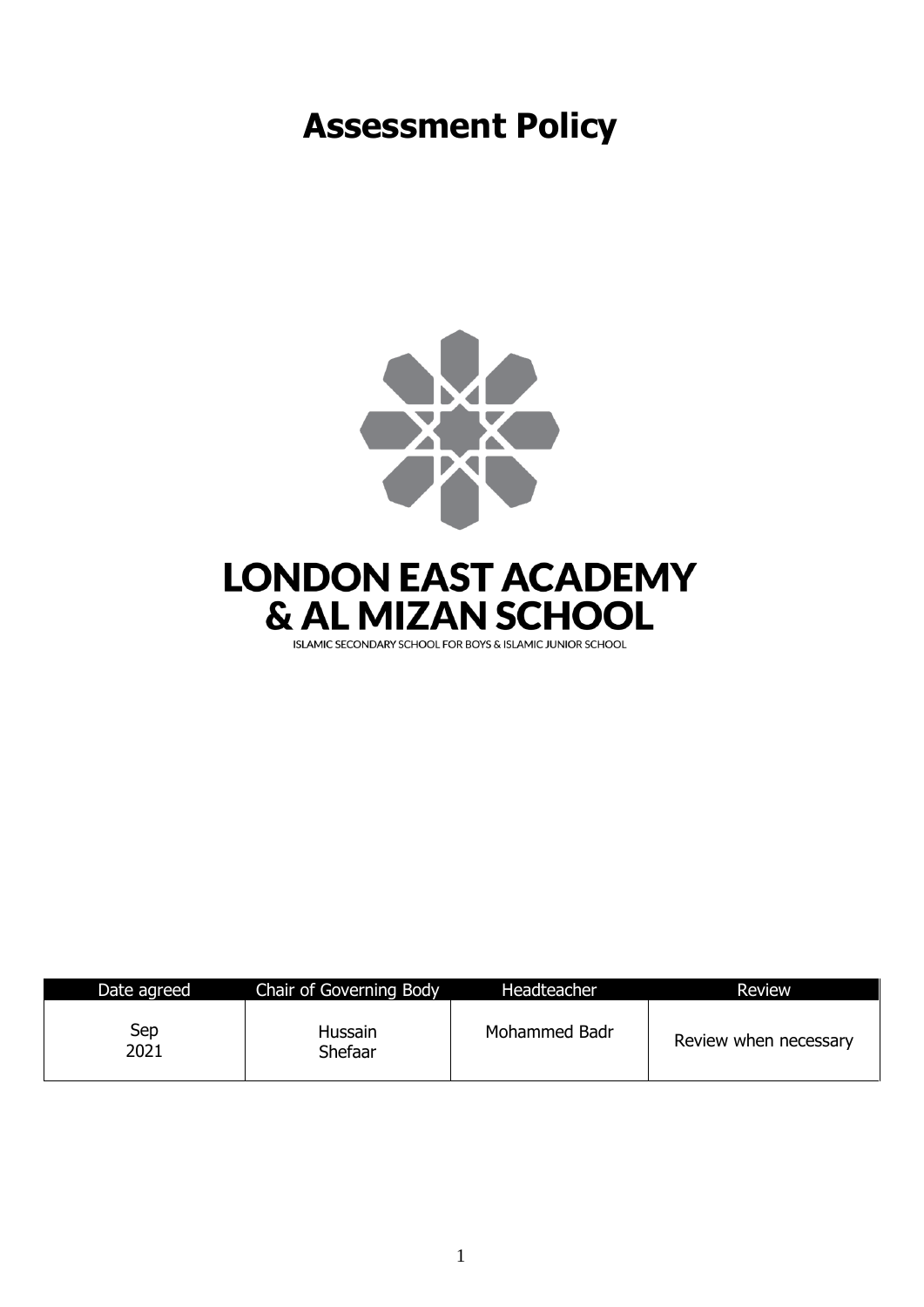London East Academy and Al Mizan Primary School prides itself in being a centre of learning where we 'educate, inspire, empower, to cultivate the next generation who will make a positive impact on our society. We believe this will be accomplished through close partnership with parents, students taking responsibility for their own learning and highly motivated, highly skilled staff who have a clear understanding of how assessment improves teaching and learning.

#### **The Purpose of Assessment**

Assessment should support teaching and learning by identifying what students already know and can do and how they might move to the next level/grade. Assessment, therefore, should be evident in all lessons.

- 1. For students, the purpose of assessment is to empower them to become better learners by understanding their own attainment and how to progress and achieve beyond it.
- 2. For teachers, assessment should develop an understanding of the individual needs of students so that target setting is meaningful and informs planning, teaching and learning for progress.
- 3. For other staff and governors, assessment information will inform an understanding of the current and potential student outcomes.
- 4. For parents, assessment information will both inform them of their child's attainment and allow them to understand how their child may maximise achievement.

## **The Principles of Assessment**

Assessment should:

- 1. recognise and celebrate individual successes in order to encourage and motivate all students;
- 2. be based on specific learning outcomes/objectives and these should be clearly identified by the teacher and understood by the students;
- 3. allow students to understand how summative assessment is arrived at by the teacher and so encourage them to become reflective learners who take more responsibility for their own learning;
- 4. help shape targets for improvement;
- 5. allow teachers to plan for teaching and learning that meets the individual needs of all the students in the classroom;
- 6. underpin teaching and learning in order to ensure progress for every child;
- 7. be accessible for parents and enable them to take an active and informed part in their child's education.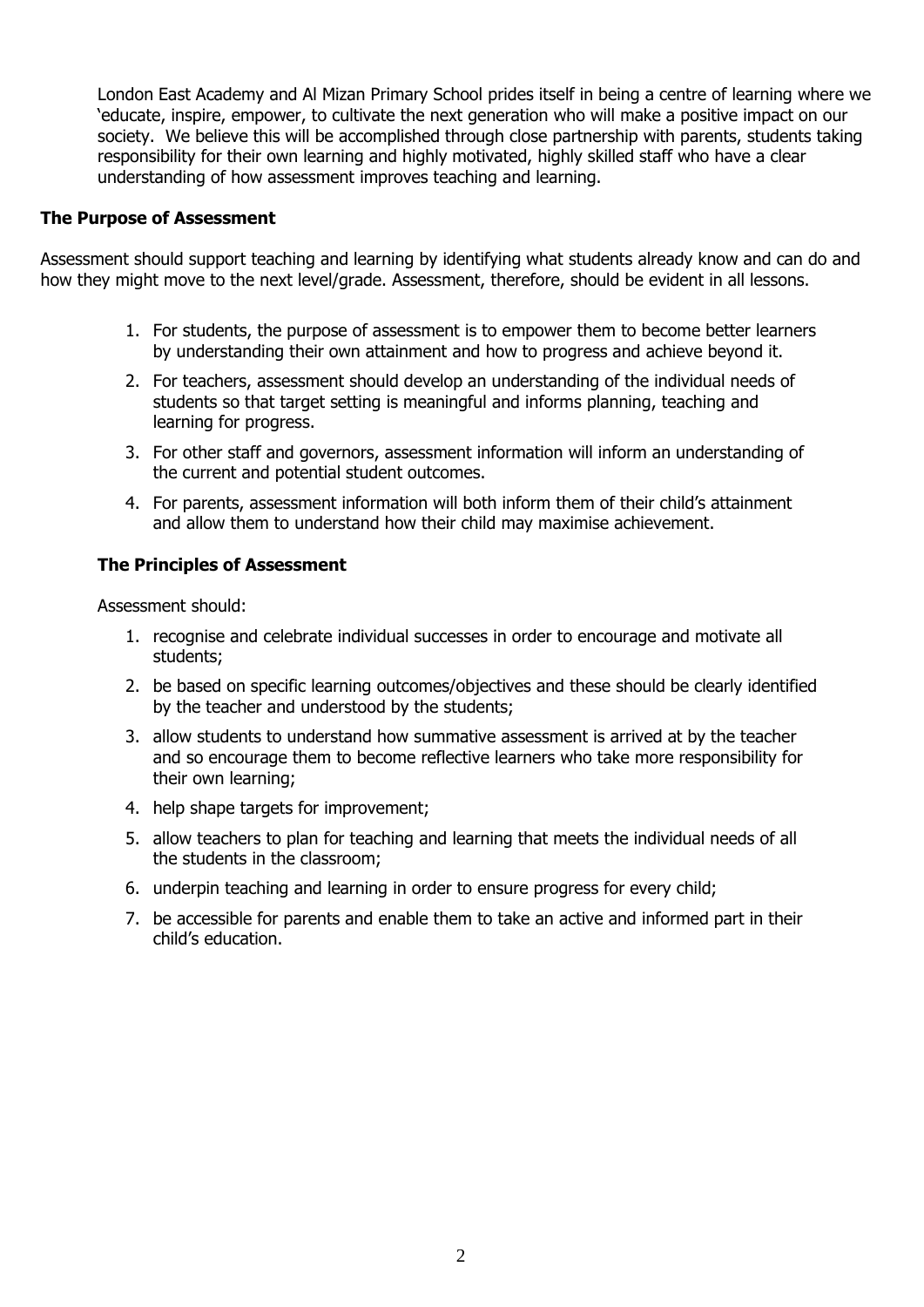## **The Types of Assessment**

Our schools acknowledge that assessment will be undertaken in a range of different ways for different subjects. However, all assessment should embrace the principles as outlined in this policy and, therefore, assessment will be evident in every lesson. This may include:

- 1. oral feedback
- 2. self-assessment
- 3. peer-assessment
- 4. group/whole class assessment
- 5. written marking of work
- 6. teacher/student questioning
- 7. assessment of exemplar work of different grades/levels
- 8. use of assessment criteria and examination materials

## **The Leadership and Management of Assessment**

The Senior Leadership Team aims to use assessment procedures and processes to drive whole school improvement by:

- 1. ensuring that all teachers know what is expected of them in assessing students;
- 2. helping teachers make well-founded judgements about students' attainment and progress;
- 3. monitoring that assessment for learning is a key factor in planning for teaching and learning;
- 4. monitoring the accuracy of the information provided to parents about their child's attainment and progress;
- 5. tracking the attainment and progress of individual students and groups of students over time;
- 6. monitoring practice in assessment and take appropriate actions arising from pupil progress information;
- 7. using assessment information when planning training and CPD;
- 8. comparing the progress made by different groups of studentsto ensure that no group is disadvantaged;
- 9. ensuring that there is enough flexibility in assessment expectations so that individual departments can adopt processes that are most conducive to progress in their particular subject;
- 10. ensuring students are supported in making informed curriculum choices;
- 11. using assessment and monitoring to ensure that the curriculum meets the needs of students;
- 12. monitoring the role of Subject Leaders in ensuring good practice in assessment is consistent across all lessons;
- 13. ensuring that any pedagogical developments in assessment practice are implemented where appropriate.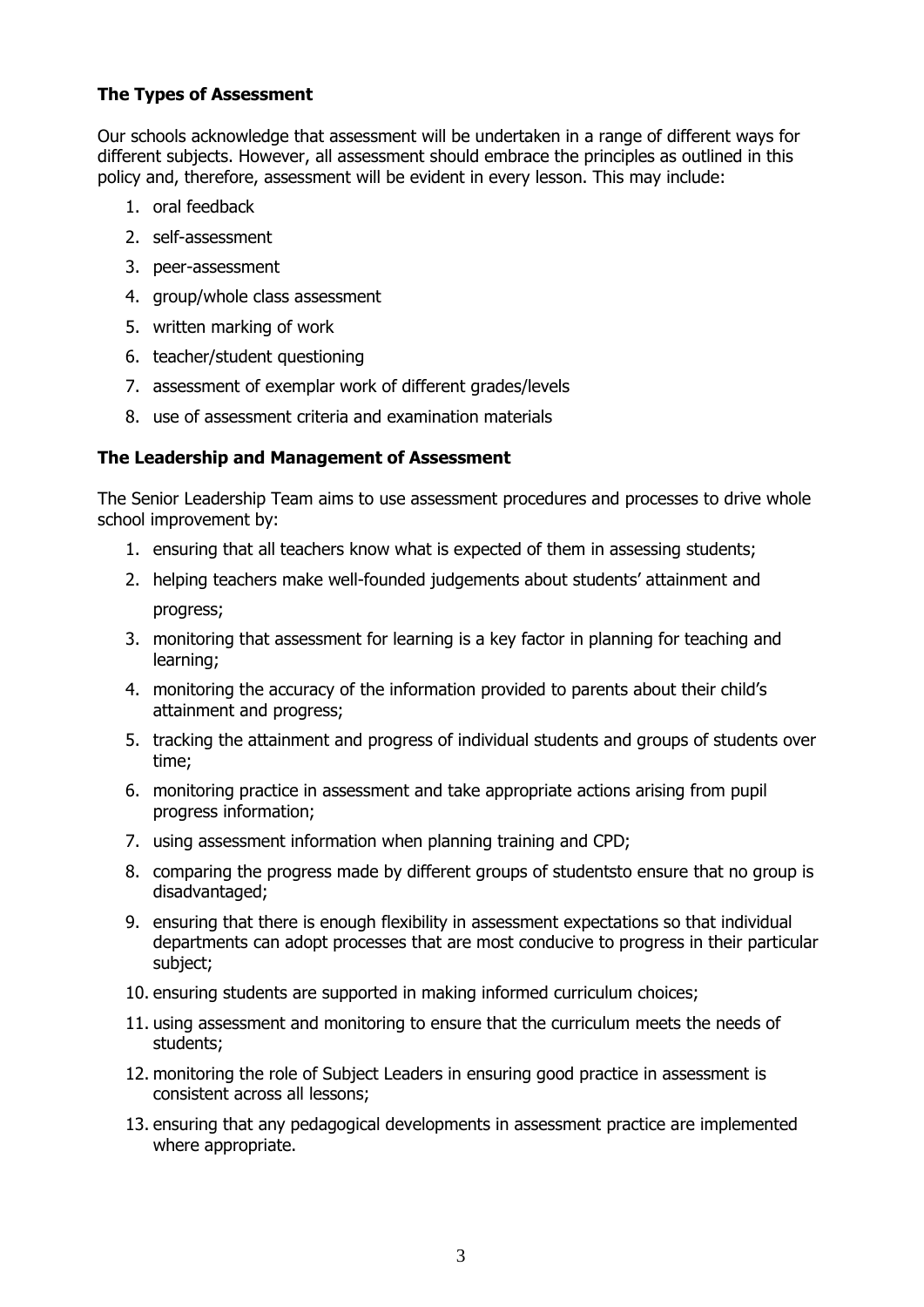## **The Role of Subject Leaders**

With the support of the Senior Leadership Team as necessary, Subject Leaders will:

- 1. ensure that their team understand the assessment requirements for their subject as well as the different ways in which teachers can assess students' progress;
- 2. periodically monitor the assessment of students' work in their subject through work scrutiny, lesson observation or otherwise;
- 3. ensure assessment informs knowledge of student progress and raise any concerns with the Senior Leadership Team as appropriate;
- 4. ensure that all schemes of work allow for assessment for learning to become an integral part of teaching and learning;
- 5. ensure that the curriculum plan allows for formal assessment of progress to be timed appropriately so that Data Collections accurately and reliably reflect current attainment;
- 6. ensure all teachers are involved in the moderation of work of other students so that consistent practice in assessment is maximised;
- 7. use assessment information, in liaison with or SLT where appropriate, to plan for or arrange intervention strategies.

## **The role of Teachers**

All Teachers should:

- 1. adopt a range of methods to ensure that they can assess the progress of all students accurately;
- 2. encourage students to actively engage in assessment for learning;
- 3. ensure that assessment builds students' motivation, confidence and self-esteem;
- 4. ensure that lessons begin with clear expectations and students are aware of how progress will be measured;
- 5. ensure that all students know and understand the learning objectives of the lesson;
- 6. identify through assessment, and intervene with as necessary, those students at risk of underachievement;
- 7. ensure that the results of assessment are used to inform planning for differentiation and challenge in lessons;
- 8. ensure that opportunities to use assessment to promote the development of literacy, numeracy and ICT/Computing skills in the students are planned for and embraced;
- 9. ensure that adequate and appropriate assessment is made of student attainment prior to completing the Data Collection report so that the information recorded is accurate and reliable;
- 10. encourage students to take responsibility for their own learning through self/peer assessment, setting appropriate targets (with guidance) and asking for help and advice when necessary;
- 11. adopt creative approaches to assessment for learning in order to maximise student engagement in the assessment process;
- 12. share concerns or praise arising from assessment information with the relevant form tutor as appropriate;
- 13. ensure books are monitored and returned to students;
- 14. ensure all students receive feedback with NC grades or GCSE grades;